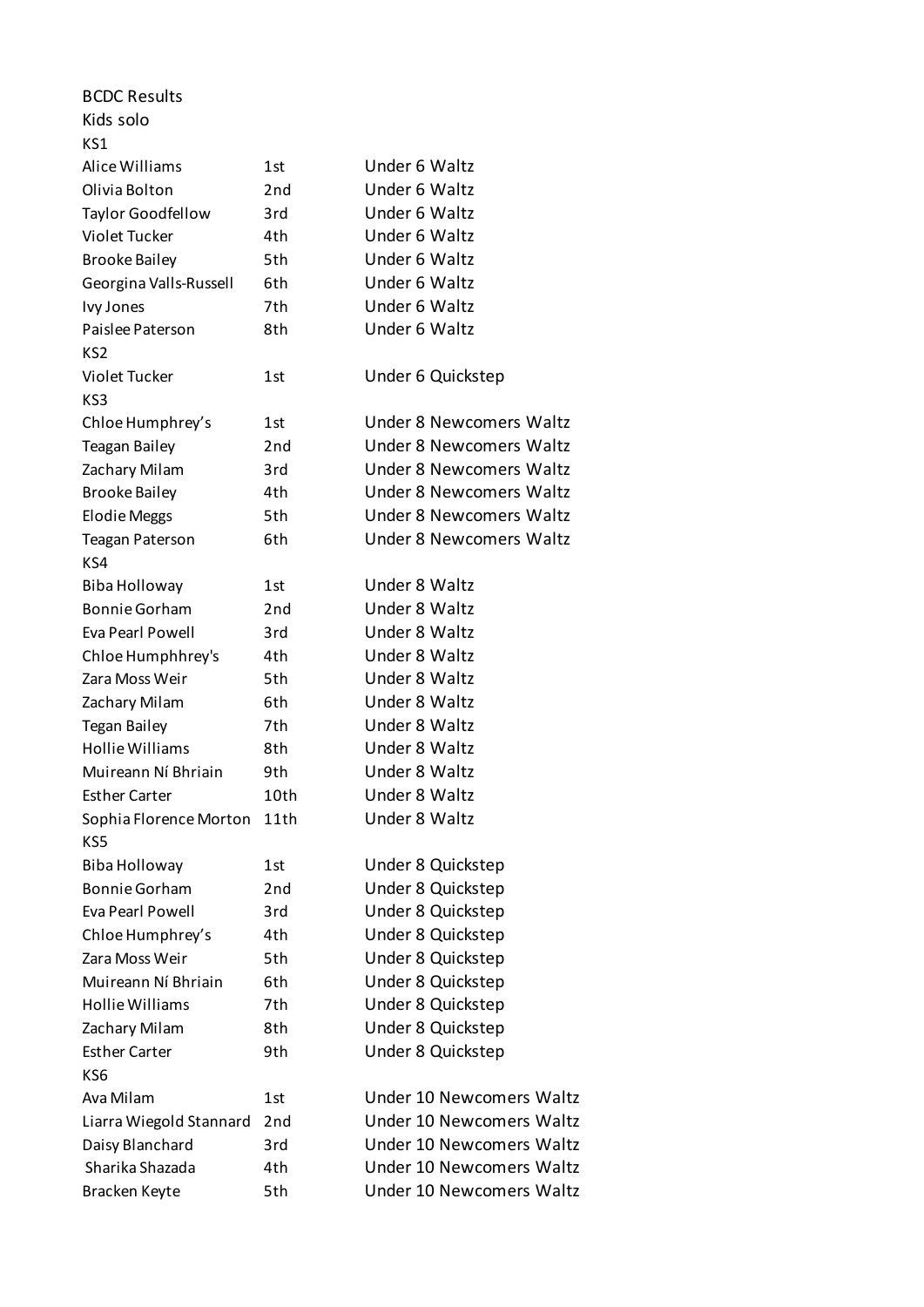| Sienna De-Fazio            | 6th             | Under 10 Newcomers Waltz |
|----------------------------|-----------------|--------------------------|
| Jessie Smith               | 7th             | Under 10 Newcomers Waltz |
| May Phillips               | 8th             | Under 10 Newcomers Waltz |
| Emma Chant                 | 9th             | Under 10 Newcomers Waltz |
| Daniella Dainauskaite      | 10th            | Under 10 Newcomers Waltz |
| Amelia Major               | 11th            | Under 10 Newcomers Waltz |
| KS7                        |                 |                          |
| <b>Chanel Griffiths</b>    | 1st             | Under 10 Waltz           |
| Sophia Mead                | 2 <sub>nd</sub> | Under 10 Waltz           |
| Louisa Clarke              | 3rd             | Under 10 Waltz           |
| <b>Bonnie Gorham</b>       | 4th             | Under 10 Waltz           |
| Lily Crawford              | 5th             | Under 10 Waltz           |
| Nanci Todd                 | 6th             | Under 10 Waltz           |
| Ava Milam                  | 7th             | Under 10 Waltz           |
| Victoria Hrytsayenko       | 8th             | Under 10 Waltz           |
| <b>Elsie Miles</b>         | 9th             | Under 10 Waltz           |
| <b>Ellsie Flounders</b>    | 10th            | Under 10 Waltz           |
| <b>Tegan Bailey</b>        | 11th            | Under 10 Waltz           |
| Sienna De-Fazio            | 12th            | Under 10 Waltz           |
| Daiy Blanchard             | 13th            | Under 10 Waltz           |
| May Phillips               | 14th            | Under 10 Waltz           |
| Daniella Dainauskaite      | 15th            | Under 10 Waltz           |
| KS8                        |                 |                          |
| <b>Chanel Griffiths</b>    | 1st             | Under 10 Quickstep       |
| Sophia Mead                | 2nd             | Under 10 Quickstep       |
| Louisa Clarke              | 3rd             | Under 10 Quickstep       |
| Lily Crawford              | 4th             | Under 10 Quickstep       |
| Victoria Hrytsayenko       | 5th             | Under 10 Quickstep       |
| Ava Milam                  | 6th             | Under 10 Quickstep       |
| Sienna De-Fazio            | 7th             | Under 10 Quickstep       |
| Daisy Blanchard            | 8th             | Under 10 Quickstep       |
| Liarra Wiegold Stannar 9th |                 | Under 10 Quickstep       |
| May Phillips               | 10th            | Under 10 Quickstep       |
| KS9                        |                 |                          |
| <b>Isabella Goulding</b>   | 1st             | Under 12 Newcomer Waltz  |
| Ava Tilson                 | 2nd             | Under 12 Newcomer Waltz  |
| Jacob Kelly                | 3rd             | Under 12 Newcomer Waltz  |
| Daniella Dainauskaite      | 4th             | Under 12 Newcomer Waltz  |
| <b>KS10</b>                |                 |                          |
| <b>Chanel Griffiths</b>    | 1st             | Under 12 Tango           |
| Isabella Muggridge         | 2nd             | Under 12 Tango           |
| Martina Dainauskaite       | 3rd             | Under 12 Tango           |
| Katherine Healey           | 4th             | Under 12 Tango           |
| Eva Pearl Powell           | 5th             | Under 12 Tango           |
| Eleanor Waller             | 6th             | Under 12 Tango           |
| Lucy Moss Weir             | 7th             | Under 12 Tango           |
| Zakhary Wilson             | 8th             | Under 12 Tango           |
| Hannah Bartholomew         | 9th             | Under 12 Tango           |
|                            |                 |                          |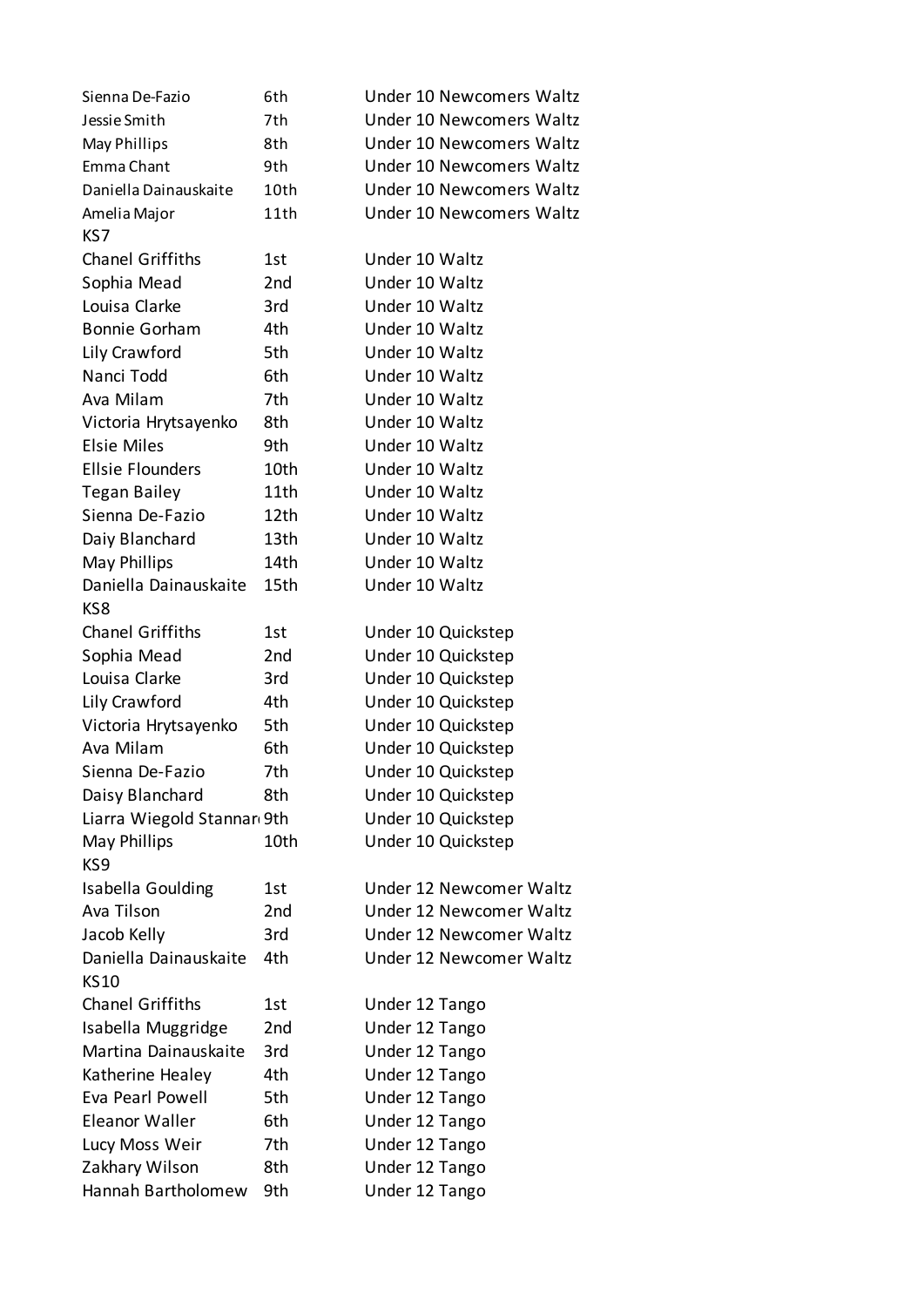| Lexie Pratt                | 10th | Under 12 Tango                   |
|----------------------------|------|----------------------------------|
| Olivia Bielawska           | 11th | Under 12 Tango                   |
| Ava Tilson                 | 12th | Under 12 Tango                   |
| Olivia Atkinson            | 13th | Under 12 Tango                   |
| Isabella Baldwin           | 14th | Under 12 Tango                   |
| Isabella Goulding          | 15th | Under 12 Tango                   |
| Eden Barbe                 | 16th | Under 12 Tango                   |
| Daisy Bettis               | 17th | Under 12 Tango                   |
| Seren Elinor Jones         | 18th | Under 12 Tango                   |
| Katie Plackett             | 19th | Under 12 Tango                   |
| <b>KS11</b>                |      |                                  |
| Isabella Muggridge         | 1st  | Under 12 Quickstep               |
| <b>Eleanor Waller</b>      | 2nd  | Under 12 Quickstep               |
| Martina Dainauskaite       | 3rd  | Under 12 Quickstep               |
| Olivia Bielawska           | 4th  | Under 12 Quickstep               |
| Alex Kearney               | 5th  | Under 12 Quickstep               |
| Katherine Healey           | 6th  | Under 12 Quickstep               |
| Zakhary Wilson             | 7th  | Under 12 Quickstep               |
| Hannah Bartholomew         | 8th  | Under 12 Quickstep               |
| Ava Tilson                 | 9th  | Under 12 Quickstep               |
| Lucy Moss Weir             | 10th | Under 12 Quickstep               |
| Daisy Bettis               | 11th | Under 12 Quickstep               |
| Isabella Goulding          | 12th | Under 12 Quickstep               |
| Isabella Baldwin           | 13th | Under 12 Quickstep               |
| Eden Barbe                 | 14th | Under 12 Quickstep               |
| Olivia Atkinson            | 15th | Under 12 Quickstep               |
| <b>Elizabeth Fairhurst</b> | 16th | Under 12 Quickstep               |
| <b>Emily Plunkett</b>      | 17th | Under 12 Quickstep               |
| Katie Plackett             | 18th | Under 12 Quickstep               |
| <b>KS12</b>                |      |                                  |
| Hannah Vega                | 1st  | Under 14 Restricted Waltz        |
| Imogen Taelman             | 2nd  | <b>Under 14 Restricted Waltz</b> |
| Lucy Moss Weir             | 3rd  | Under 14 Restricted Waltz        |
| Natalia De-Fazio           | 4th  | <b>Under 14 Restricted Waltz</b> |
| Olivia Bielawska           | 5th  | Under 14 Restricted Waltz        |
| Maddie Pryor               | 6th  | Under 14 Restricted Waltz        |
| <b>Isabel Lewis</b>        | 7th  | <b>Under 14 Restricted Waltz</b> |
| Joseph Goodman             | 8th  | Under 14 Restricted Waltz        |
| Aine McGoldrick            | 9th  | Under 14 Restricted Waltz        |
| Jasmine Hennessy           | 10th | Under 14 Restricted Waltz        |
| Alfie Tilson               | 11th | Under 14 Restricted Waltz        |
| <b>KS13</b>                |      |                                  |
| Chaynee Parfitt            | 1st  | Under 14 Unrestricted Waltz      |
| <b>Willow Stubbs</b>       | 2nd  | Under 14 Unrestricted Waltz      |
| Caleb Arslan               | 3rd  | Under 14 Unrestricted Waltz      |
| Harriette Phillips         | 4th  | Under 14 Unrestricted Waltz      |
| Ellie Hall                 | 5th  | Under 14 Unrestricted Waltz      |
| Natalia De-Fazio           | 6th  | Under 14 Unrestricted Waltz      |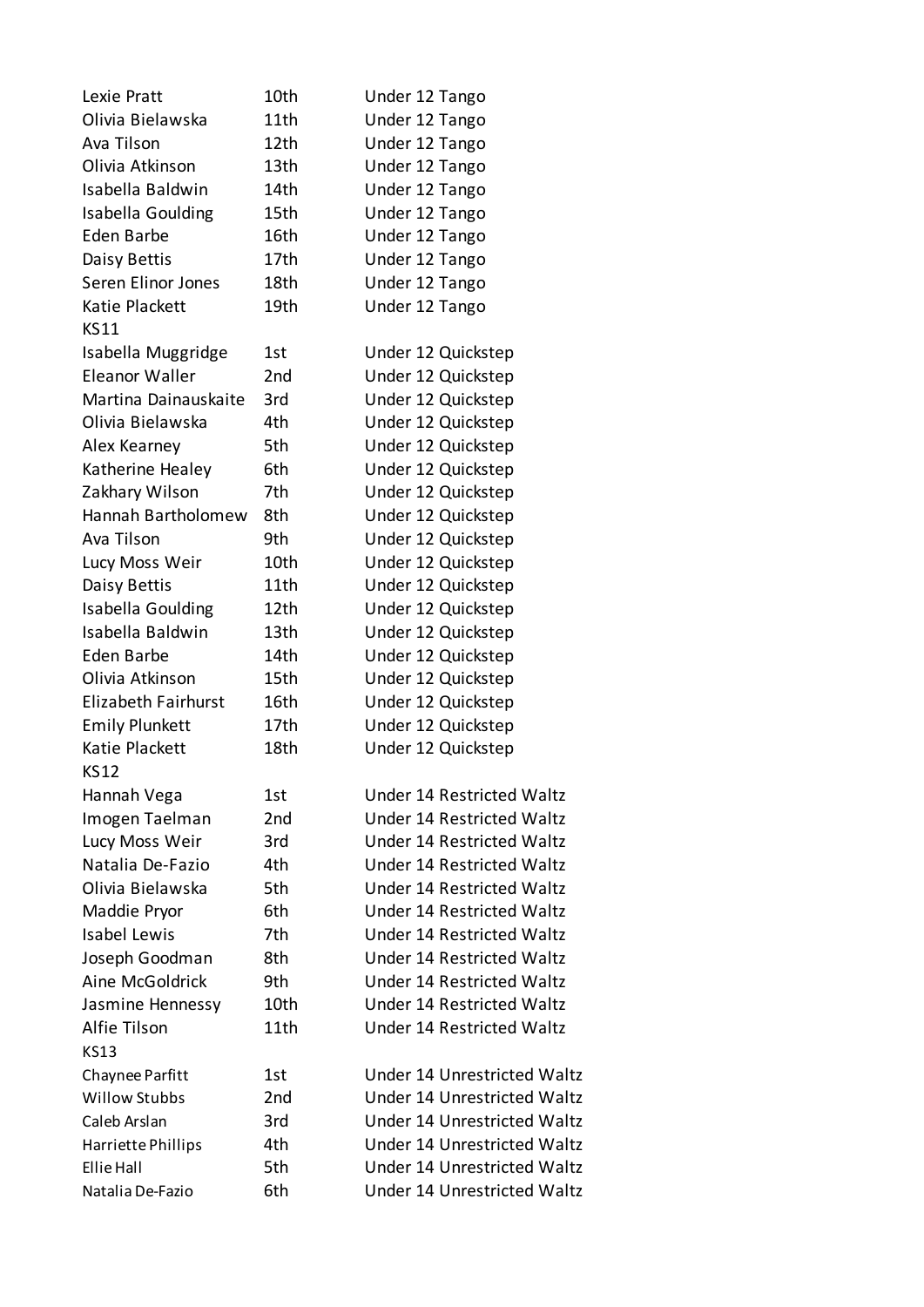| Rhiannon Butler          | 7th             | Under 14 Unrestricted Waltz        |
|--------------------------|-----------------|------------------------------------|
| Maddie Pryor             | 8th             | Under 14 Unrestricted Waltz        |
| <b>KS14</b>              |                 |                                    |
| Hannah Vega              | 1st             | Under 14 Restricted Quickstep      |
| Imogen Taelman           | 2nd             | Under 14 Restricted Quickstep      |
| <b>Isabel Lewis</b>      | 3rd             | Under 14 Restricted Quickstep      |
| <b>Bobbie Swadling</b>   | 4th             | Under 14 Restricted Quickstep      |
| Natalia De-Fazio         | 5th             | Under 14 Restricted Quickstep      |
| Maddie Pryor             | 6th             | Under 14 Restricted Quickstep      |
| <b>KS15</b>              |                 |                                    |
| Caleb Arslan             | 1st             | Under 14 Unrestricted Quickstep    |
| <b>Willow Stubbs</b>     | 2nd             | Under 14 Unrestricted Quickstep    |
| Chaynee Parfitt          | 3rd             | Under 14 Unrestricted Quickstep    |
| Harriette Phillips       | 4th             | Under 14 Unrestricted Quickstep    |
| Ellie Hall               | 5th             | Under 14 Unrestricted Quickstep    |
| Natalia De-Fazio         | 6th             | Under 14 Unrestricted Quickstep    |
| Maddie Pryor             | 7th             | Under 14 Unrestricted Quickstep    |
| <b>KS16</b>              |                 |                                    |
| Oliver Taelman           | 1st             | Under 16 Restricted Waltz          |
| <b>Bailey Booth</b>      | 2nd             | Under 16 Restricted Waltz          |
| Alice Paumelle           | 3rd             | Under 16 Restricted Waltz          |
| <b>Beth Frewin</b>       | 4th             | Under 16 Restricted Waltz          |
| Scarlett Williams        | 5th             | Under 16 Restricted Waltz          |
| Lois Johnson             | 6th             | Under 16 Restricted Waltz          |
| Shannon Winship          | 7th             | Under 16 Restricted Waltz          |
| Cerys Freemantle         | 8th             | Under 16 Restricted Waltz          |
| <b>KS17</b>              |                 |                                    |
| <b>Bailey Booth</b>      | 1st             | Under 16 Unrestricted Waltz        |
| Chaynee Parfitt          | 2 <sub>nd</sub> | Under 16 Unrestricted Waltz        |
| Seren Prydderch          | 3rd             | Under 16 Unrestricted Waltz        |
| <b>Willow Stubbs</b>     | 4th             | Under 16 Unrestricted Waltz        |
| Caleb Arslan             | 5th             | <b>Under 16 Unrestricted Waltz</b> |
| Amelia Thorne            | 6th             | <b>Under 16 Unrestricted Waltz</b> |
| Scarlett Williams        | 7th             | Under 16 Unrestricted Waltz        |
| <b>KS18</b>              |                 |                                    |
| Hannah Vega              | 1st             | Under 16 Restricted Tango          |
| <b>Bailey Booth</b>      | 2 <sub>nd</sub> | Under 16 Restricted Tango          |
| Alice Paumelle           | 3rd             | Under 16 Restricted Tango          |
| <b>Scarlett Williams</b> | 4th             | Under 16 Restricted Tango          |
| <b>Beth Frewin</b>       | 5th             | Under 16 Restricted Tango          |
| Lois Johnson             | 6th             | Under 16 Restricted Tango          |
| Cerys Freemantle         | 7th             | Under 16 Restricted Tango          |
| <b>KS19</b>              |                 |                                    |
| <b>Willow Stubbs</b>     | 1st             | Under 16 Unrestricted Tango        |
| Seren Prydderch          | 2 <sub>nd</sub> | Under 16 Unrestricted Tango        |
| Chaynee Parfitt          | 3rd             | Under 16 Unrestricted Tango        |
| May Coggon               | 4th             | Under 16 Unrestricted Tango        |
| Caleb Arslan             | 5th             | <b>Under 16 Unrestricted Tango</b> |
|                          |                 |                                    |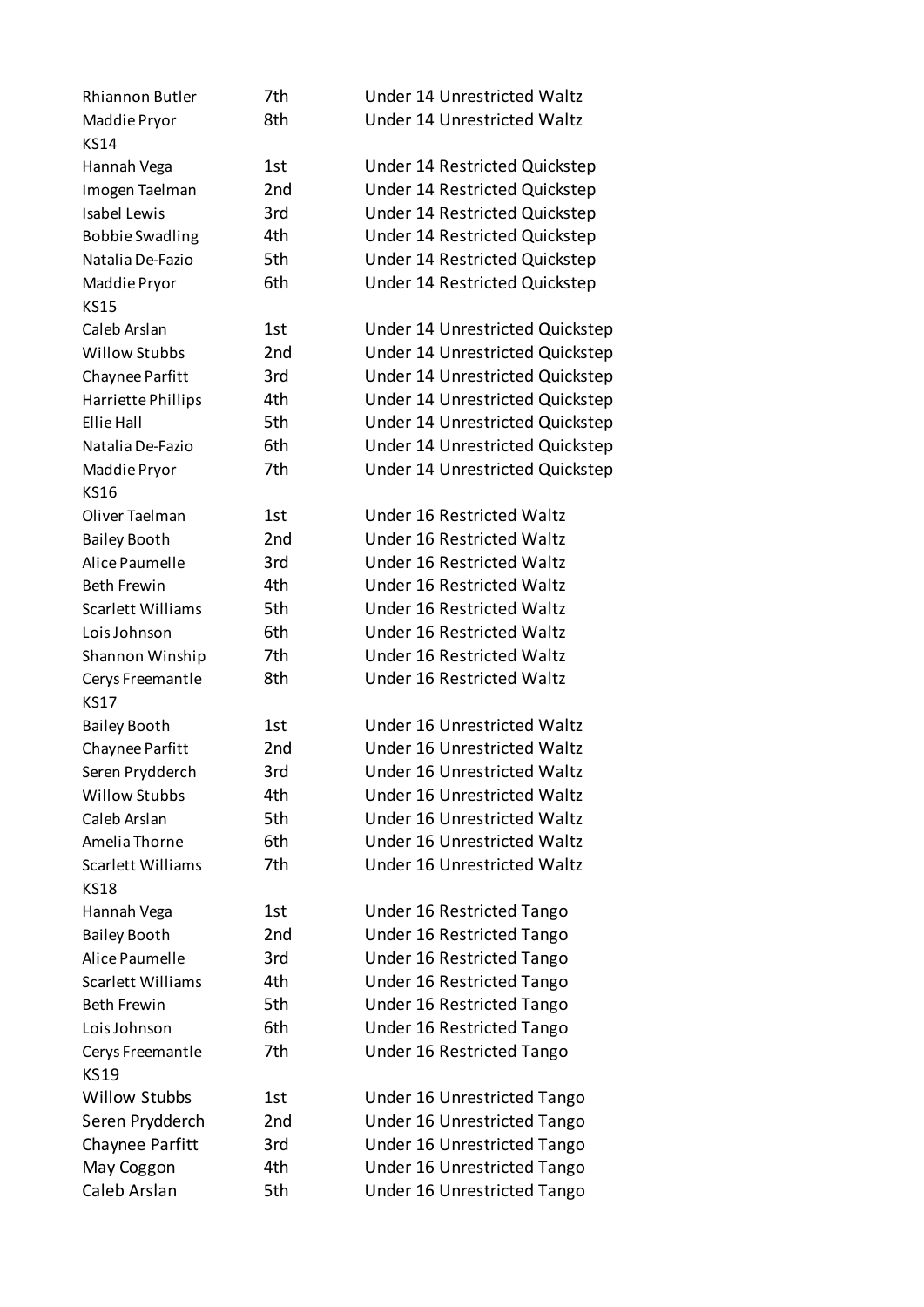| <b>Bailey Booth</b>                    | 6th  | Under 16 Unrestricted Tango     |
|----------------------------------------|------|---------------------------------|
| <b>Scarlett Williams</b>               | 7th  | Under 16 Unrestricted Tango     |
| Amelia Thorne                          | 8th  | Under 16 Unrestricted Tango     |
| Rhiannon Butler                        | 9th  | Under 16 Unrestricted Tango     |
| Jasmine Hennessy                       | 10th | Under 16 Unrestricted Tango     |
| <b>KS20</b>                            |      |                                 |
| Oliver Taelman                         | 1st  | Under 16 Restricted Quickstep   |
| Alice Paumelle                         | 2nd  | Under 16 Restricted Quickstep   |
| Shannon Winship                        | 3rd  | Under 16 Restricted Quickstep   |
| <b>Beth Frewin</b>                     | 4th  | Under 16 Restricted Quickstep   |
| Lois Johnson                           | 5th  | Under 16 Restricted Quickstep   |
| <b>Scarlett Williams</b>               | 6th  | Under 16 Restricted Quickstep   |
| <b>Bailey Booth</b>                    | 7th  | Under 16 Restricted Quickstep   |
| Cerys Freemantle                       | 8th  | Under 16 Restricted Quickstep   |
| <b>KS21</b>                            |      |                                 |
| <b>Willow Stubbs</b>                   | 1st  | Under 16 Unrestricted Quickstep |
| Caleb Arslan                           | 2nd  | Under 16 Unrestricted Quickstep |
| Amelia Thorne                          | 3rd  | Under 16 Unrestricted Quickstep |
| Chaynee Parfitt                        | 4th  | Under 16 Unrestricted Quickstep |
| Seren Prydderch                        | 5th  | Under 16 Unrestricted Quickstep |
|                                        | 6th  |                                 |
| May Coggon<br><b>Scarlett Williams</b> |      | Under 16 Unrestricted Quickstep |
|                                        | 7th  | Under 16 Unrestricted Quickstep |
| <b>Bailey Booth</b>                    | 8th  | Under 16 Unrestricted Quickstep |
| <b>KS22</b>                            |      |                                 |
| Charlie Bailey                         | 1st  | Under 6 Cha Cha                 |
| Violet Tucker                          | 2nd  | Under 6 Cha Cha                 |
| <b>Alice Williams</b>                  | 3rd  | Under 6 Cha Cha                 |
| <b>Brooke Bailey</b>                   | 4th  | Under 6 Cha Cha                 |
| Georgina Valls-Russell                 | 5th  | Under 6 Cha Cha                 |
| Ivy Jones                              | 6th  | Under 6 Cha Cha                 |
| <b>Taylor Goodfellow</b>               | 7th  | Under 6 Cha Cha                 |
| Paislee Paterson                       | 8th  | Under 6 Cha Cha                 |
| Olivia Bolton                          | 9th  | Under 6 Cha Cha                 |
| <b>Eden Flounders</b>                  | 10th | Under 6 Cha Cha                 |
| <b>KS23</b>                            |      |                                 |
| Violet Tucker                          | 1st  | Under 6 Jive                    |
| <b>Brooke Bailey</b>                   | 2nd  | Under 6 Jive                    |
| <b>KS24</b>                            |      |                                 |
| Chloe Humphrey's                       | 1st  | Under 8 Newcomers Cha Cha       |
| Millie De'Ath                          | 2nd  | Under 8 Newcomers Cha Cha       |
| Zachary Milam                          | 3rd  | Under 8 Newcomers Cha Cha       |
| Eva Dearsley                           | 4th  | Under 8 Newcomers Cha Cha       |
| Elodie Meggs                           | 5th  | Under 8 Newcomers Cha Cha       |
| <b>Teagan Paterson</b>                 | 6th  | Under 8 Newcomers Cha Cha       |
| Darcy Lane                             | 7th  | Under 8 Newcomers Cha Cha       |
| <b>KS25</b>                            |      |                                 |
| <b>Bonnie Gorham</b>                   | 1st  | Under 8 Cha Cha                 |
| <b>Tegan Bailey</b>                    | 2nd  | Under 8 Cha Cha                 |
|                                        |      |                                 |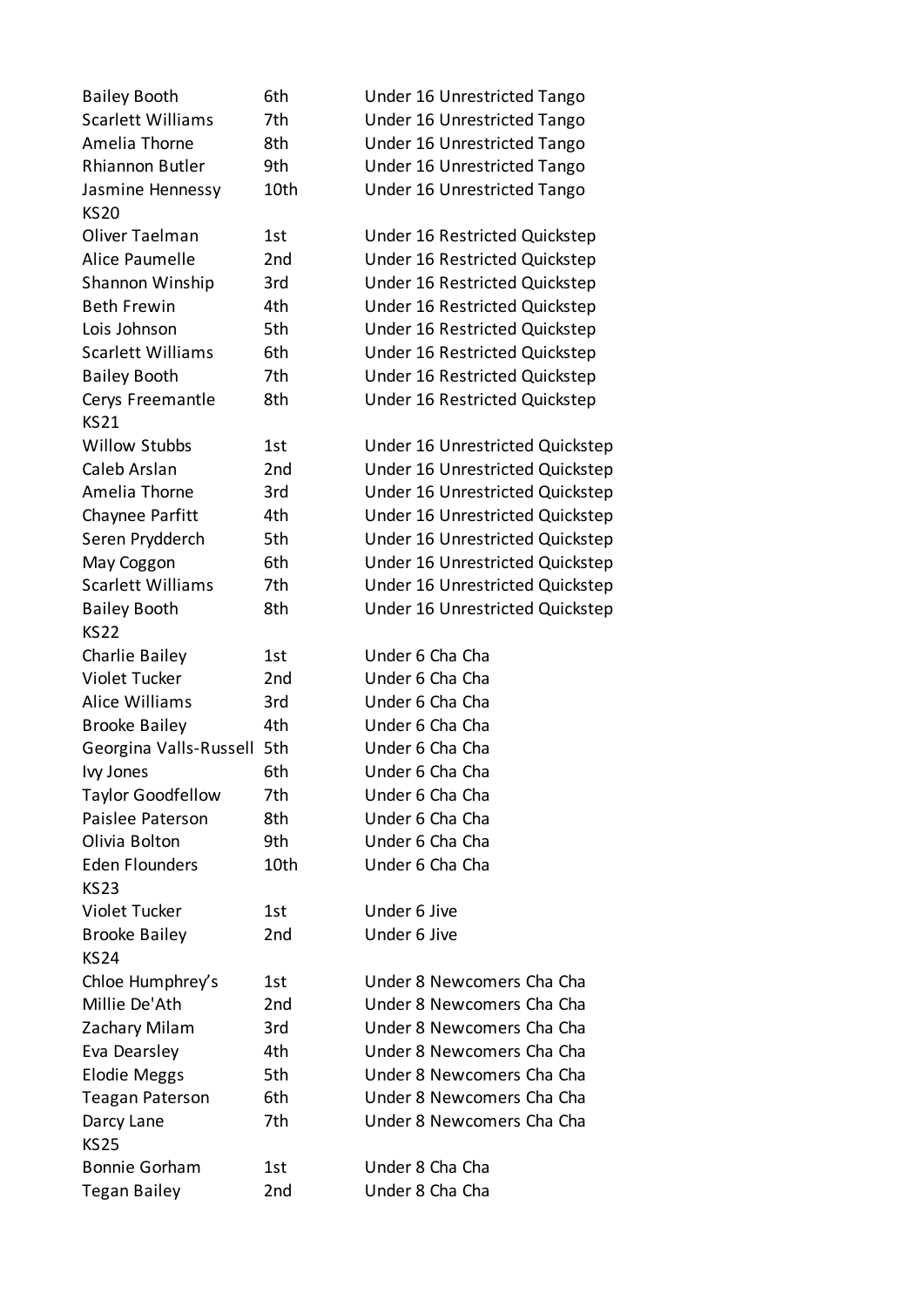| <b>Hollie Williams</b>      | 3rd              | Under 8 Cha Cha      |
|-----------------------------|------------------|----------------------|
| Muireann Ní Bhriain         | 4th              | Under 8 Cha Cha      |
| <b>Esther Carter</b>        | 5th              | Under 8 Cha Cha      |
| Eva Pearl Powell            | 6th              | Under 8 Cha Cha      |
| Zara Moss Weir              | 7th              | Under 8 Cha Cha      |
| Chloe Humphrey's            | 8th              | Under 8 Cha Cha      |
| Biba Holloway               | 9th              | Under 8 Cha Cha      |
| Jessica Adams               | 10th             | Under 8 Cha Cha      |
| Sophia Florence Mortor 11th |                  | Under 8 Cha Cha      |
| Zachary Milam               | 12 <sub>th</sub> | Under 8 Cha Cha      |
| <b>Brooke Bailey</b>        | 13th             | Under 8 Cha Cha      |
| <b>KS26</b>                 |                  |                      |
| <b>Bonnie Gorham</b>        | 1st              | Under 8 Jive         |
| <b>Tegan Bailey</b>         | 2nd              | Under 8 Jive         |
| Muireann Ní Bhriain         | 3rd              | Under 8 Jive         |
| <b>Esther Carter</b>        | 4th              | Under 8 Jive         |
| Biba Holloway               | 5th              | Under 8 Jive         |
| Eva Pearl Powell            | 6th              | Under 8 Jive         |
| Chloe Humphrey's            | 7th              | Under 8 Jive         |
| Sophia Florence Mortor 8th  |                  | Under 8 Jive         |
| <b>Hollie Williams</b>      | 9th              | Under 8 Jive         |
| Jessica Adams               | 10th             | Under 8 Jive         |
| <b>Brooke Bailey</b>        | 11th             | Under 8 Jive         |
| Zachary Milam               | 12th             | Under 8 Jive         |
| Emma Chant                  | 13th             | Under 8 Jive         |
| <b>KS27</b>                 |                  |                      |
| Bracken Keyte               | 1st              | U10 Newcomer Cha cha |
| Sharika Shazada             | 2nd              | U10 Newcomer Cha cha |
| Mali Grug James             | 3rd              | U10 Newcomer Cha cha |
| Liarra Wiegold Stannar 4th  |                  | U10 Newcomer Cha cha |
| Emilia Harrison             | 5th              | U10 Newcomer Cha cha |
| Alicia Lane                 | 6th              | U10 Newcomer Cha cha |
| Sienna De-Fazio             | 7th              | U10 Newcomer Cha cha |
| Ava Milam                   | 8th              | U10 Newcomer Cha cha |
| Daisy Blanchard             | 9th              | U10 Newcomer Cha cha |
| Myah Oza                    | 10th             | U10 Newcomer Cha cha |
| May Phillips                | 11th             | U10 Newcomer Cha cha |
| Daniella Dainauskaite       | 12th             | U10 Newcomer Cha cha |
| Beau Bastian                | 13th             | U10 Newcomer Cha cha |
| Parisa Mohammed             | 14th             | U10 Newcomer Cha cha |
| Emma Chant                  | 15th             | U10 Newcomer Cha cha |
| Jessie Smith                | 16th             | U10 Newcomer Cha cha |
| Amelia Major                | 17th             | U10 Newcomer Cha cha |
| <b>KS28</b>                 |                  |                      |
| <b>Chanel Griffiths</b>     | 1st              | Under 10 Cha Cha     |
| <b>Bonnie Gorham</b>        | 2nd              | Under 10 Cha Cha     |
| <b>Tobias Wilson</b>        | 3rd              | Under 10 Cha Cha     |
| Zara Beneytout-Olson        | 4th              | Under 10 Cha Cha     |
|                             |                  |                      |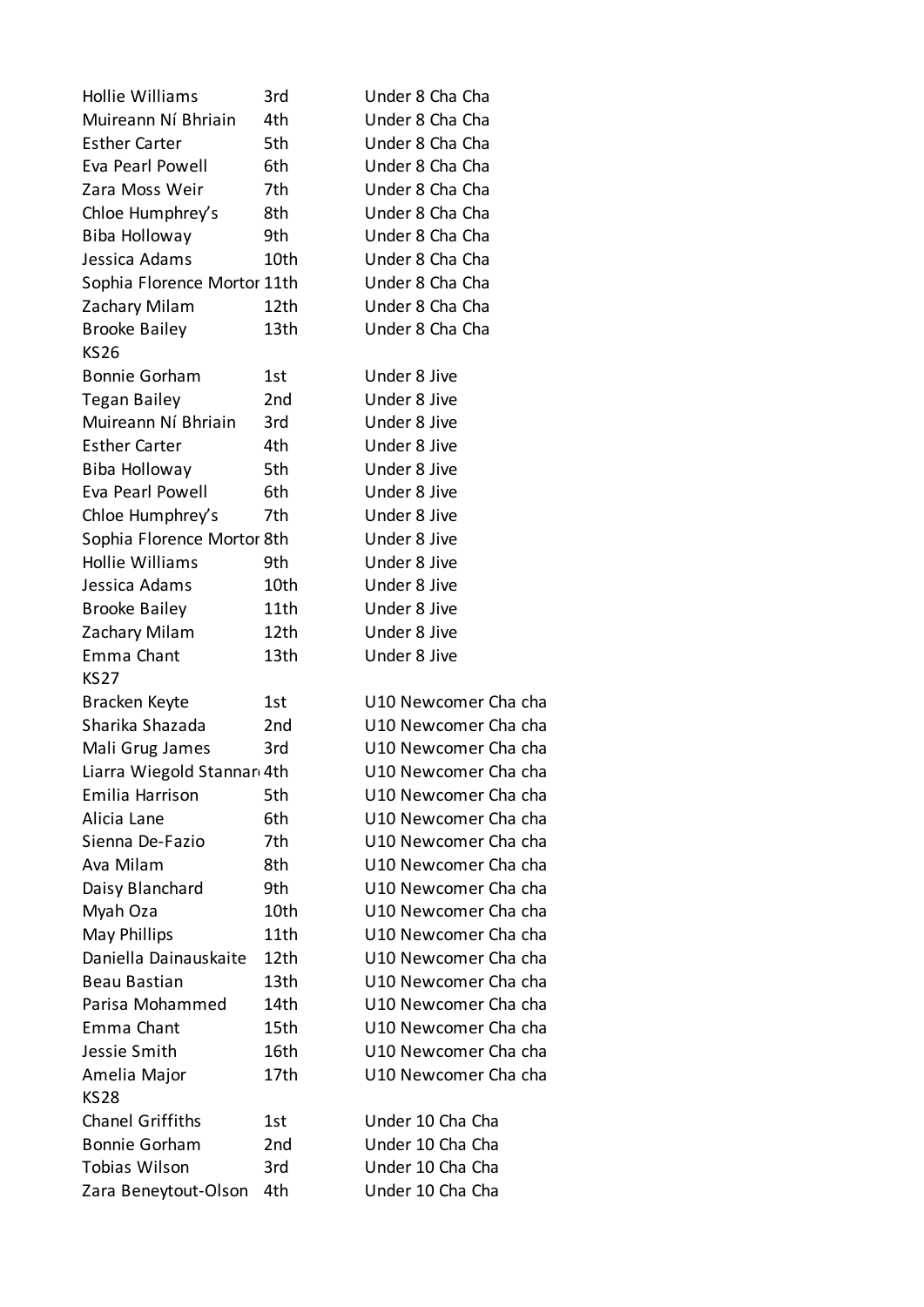| Louisa Clarke                | 5th  | Under 10 Cha Cha |
|------------------------------|------|------------------|
| Sharika Shazada              | 6th  | Under 10 Cha Cha |
| Sophia Mead                  | 7th  | Under 10 Cha Cha |
| <b>Ellsie Flounders</b>      | 8th  | Under 10 Cha Cha |
| Lilia Wrench                 | 9th  | Under 10 Cha Cha |
| Elsie Dyke                   | 10th | Under 10 Cha Cha |
| Victoria Hrytsayenko         | 11th | Under 10 Cha Cha |
| Lily-June Davies-Janson 12th |      | Under 10 Cha Cha |
| <b>Tegan Bailey</b>          | 13th | Under 10 Cha Cha |
| Lily Crawford                | 14th | Under 10 Cha Cha |
| Olivia Dearsley              | 15th | Under 10 Cha Cha |
| Sienna De-Fazio              | 16th | Under 10 Cha Cha |
| Amelie Scott                 | 17th | Under 10 Cha Cha |
| <b>Elsie Miles</b>           | 18th | Under 10 Cha Cha |
| Ava Milam                    | 19th | Under 10 Cha Cha |
| Daisy Blanchard              | 20th | Under 10 Cha Cha |
| Daniella Dainauskaite        | 21st | Under 10 Cha Cha |
| <b>Gracie Meek</b>           | 22nd | Under 10 Cha Cha |
| Isabella Bridge              | 23rd | Under 10 Cha Cha |
| <b>Hollie Williams</b>       | 23rd | Under 10 Cha Cha |
| Lexi hughes                  | 25th | Under 10 Cha Cha |
| May Phillips                 | 26th | Under 10 Cha Cha |
| Nanci Todd                   | 27th | Under 10 Cha Cha |
| Megan Fryer                  | 28th | Under 10 Cha Cha |
| <b>KS29</b>                  |      |                  |
| Zara Beneytout-Olson         | 1st  | Under 10 Jive    |
| <b>Bonnie Gorham</b>         | 2nd  | Under 10 Jive    |
| <b>Chanel Griffiths</b>      | 3rd  | Under 10 Jive    |
| <b>Tobias Wilson</b>         | 4th  | Under 10 Jive    |
| Sophia Mead                  | 5th  | Under 10 Jive    |
| Nanci Todd                   | 6th  | Under 10 Jive    |
| <b>Tegan Bailey</b>          | 7th  | Under 10 Jive    |
| Mali Grug James              | 8th  | Under 10 Jive    |
| Louisa Clarke                | 9th  |                  |
| Lily-June Davies-Janson 10th |      | Under 10 Jive    |
|                              |      | Under 10 Jive    |
| Sharika Shazada              | 11th | Under 10 Jive    |
| Daisy Blanchard              | 12th | Under 10 Jive    |
| Amelie Scott                 | 13th | Under 10 Jive    |
| Sienna De-Fazio              | 14th | Under 10 Jive    |
| Lily Crawford                | 15th | Under 10 Jive    |
| Lilia Wrench                 | 16th | Under 10 Jive    |
| Ava Milam                    | 17th | Under 10 Jive    |
| <b>Elsie Miles</b>           | 18th | Under 10 Jive    |
| Victoria Hrytsayenko         | 19th | Under 10 Jive    |
| Olivia Dearsley              | 20th | Under 10 Jive    |
| Beau Bastian                 | 21st | Under 10 Jive    |
| May Philips                  | 22nd | Under 10 Jive    |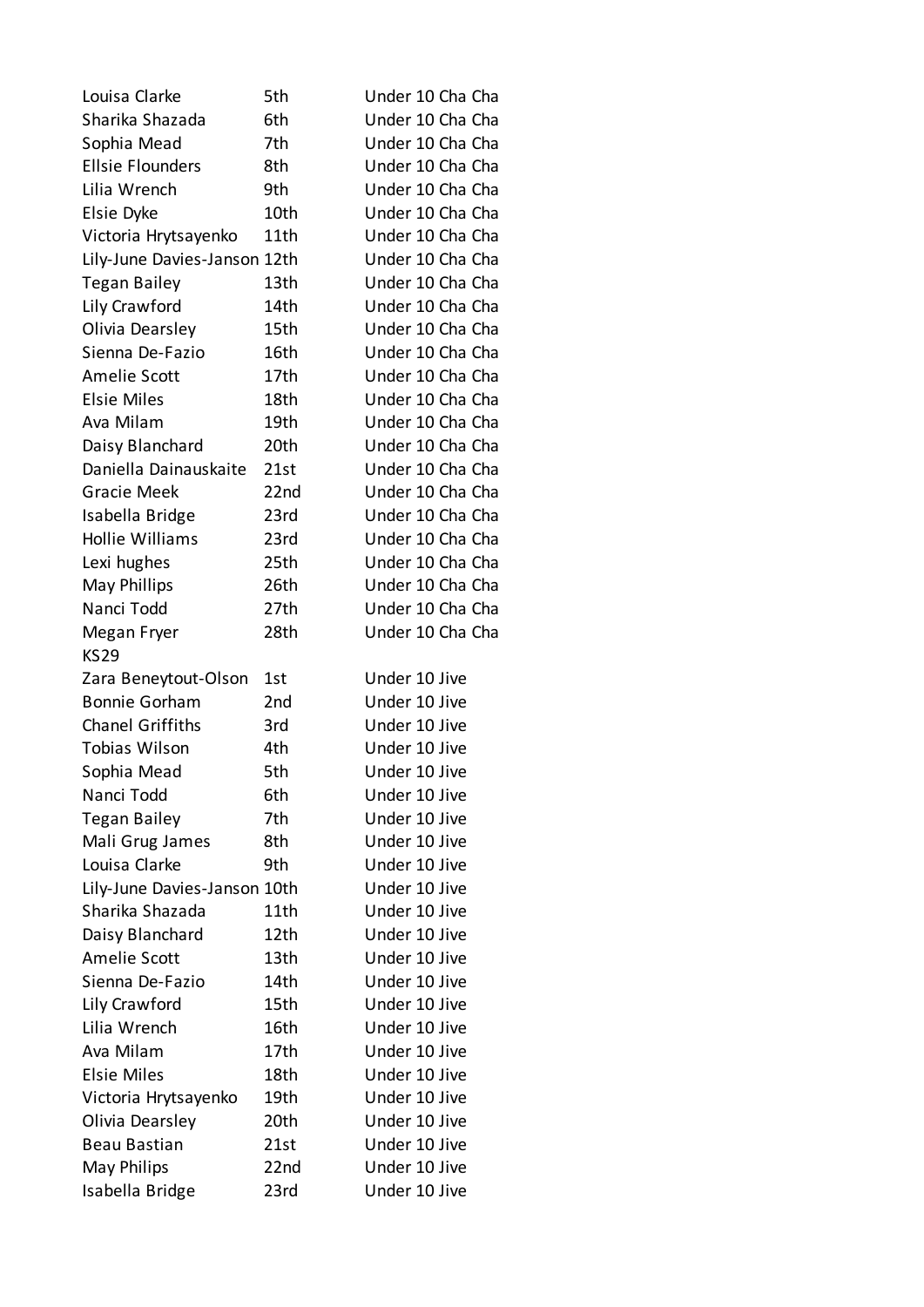| Lexi Hughes             | 23rd | Under 10 Jive             |
|-------------------------|------|---------------------------|
| <b>Hollie Williams</b>  | 25th | Under 10 Jive             |
| Emma Chant              | 26th | Under 10 Jive             |
| Myah Oza                | 27th | Under 10 Jive             |
| Elsie Dyke              | 28th | Under 10 Jive             |
| Megan Fryer             | 29th | Under 10 Jive             |
| <b>KS30</b>             |      |                           |
| Ava Tilson              | 1st  | Under 12 Newcomer Cha Cha |
| Eden Barbe              | 2nd  | Under 12 Newcomer Cha Cha |
| Kaiya Oakley            | 3rd  | Under 12 Newcomer Cha Cha |
| Sophia Smith            | 4th  | Under 12 Newcomer Cha Cha |
| Isabella Goulding       | 5th  | Under 12 Newcomer Cha Cha |
| Freya Carter            | 6th  | Under 12 Newcomer Cha Cha |
| Jacob Kelly             | 7th  | Under 12 Newcomer Cha Cha |
| <b>KS31</b>             |      |                           |
| Isabella Muggridge      | 1st  | Under 12 Rumba            |
| Zara Beneytout-Olson    | 2nd  | Under 12 Rumba            |
| <b>Chanel Griffiths</b> | 3rd  | Under 12 Rumba            |
| Amelie Gruar            | 4th  | Under 12 Rumba            |
| <b>Bonnie Gorham</b>    | 5th  | Under 12 Rumba            |
| Cerys Bright            | 6th  | Under 12 Rumba            |
| Eleanor Waller          | 7th  | Under 12 Rumba            |
| Hannah Bartholomew      | 8th  | Under 12 Rumba            |
| Martina Dainauskaite    | 9th  | Under 12 Rumba            |
| Zakhary Wilson          | 10th | Under 12 Rumba            |
| Nanci Todd              | 11th | Under 12 Rumba            |
| Olivia Bielawska        | 12th | Under 12 Rumba            |
| Katherine Healey        | 13th | Under 12 Rumba            |
| Eden Barbe              | 14th | Under 12 Rumba            |
| Eva Pearl Powell        | 15th | Under 12 Rumba            |
| Ava Tilson              | 16th | Under 12 Rumba            |
| Daisy Bettis            | 17th | Under 12 Rumba            |
| Isabella Baldwin        | 18th | Under 12 Rumba            |
| Isabella Goulding       | 19th | Under 12 Rumba            |
| <b>Emily Plunkett</b>   | 20th | Under 12 Rumba            |
| Kaiya Oakley            | 21st | Under 12 Rumba            |
| Olivia Atkinson         | 22nd | Under 12 Rumba            |
| Seren Elinor Jones      | 23rd | Under 12 Rumba            |
| Sophia Smith            | 23rd | Under 12 Rumba            |
| Freya Carter            | 25th | Under 12 Rumba            |
| Katie Plackett          | 26th | Under 12 Rumba            |
| Lucy Moss Weir          | 27th | Under 12 Rumba            |
| Lexie Pratt             | 28th | Under 12 Rumba            |
| KS32                    |      |                           |
| Isabella Muggridge      | 1st  | Under 12 Jive             |
| Cerys Bright            | 2nd  | Under 12 Jive             |
| Alex Kearney            | 3rd  | Under 12 Jive             |
| Nanci Todd              | 4th  | Under 12 Jive             |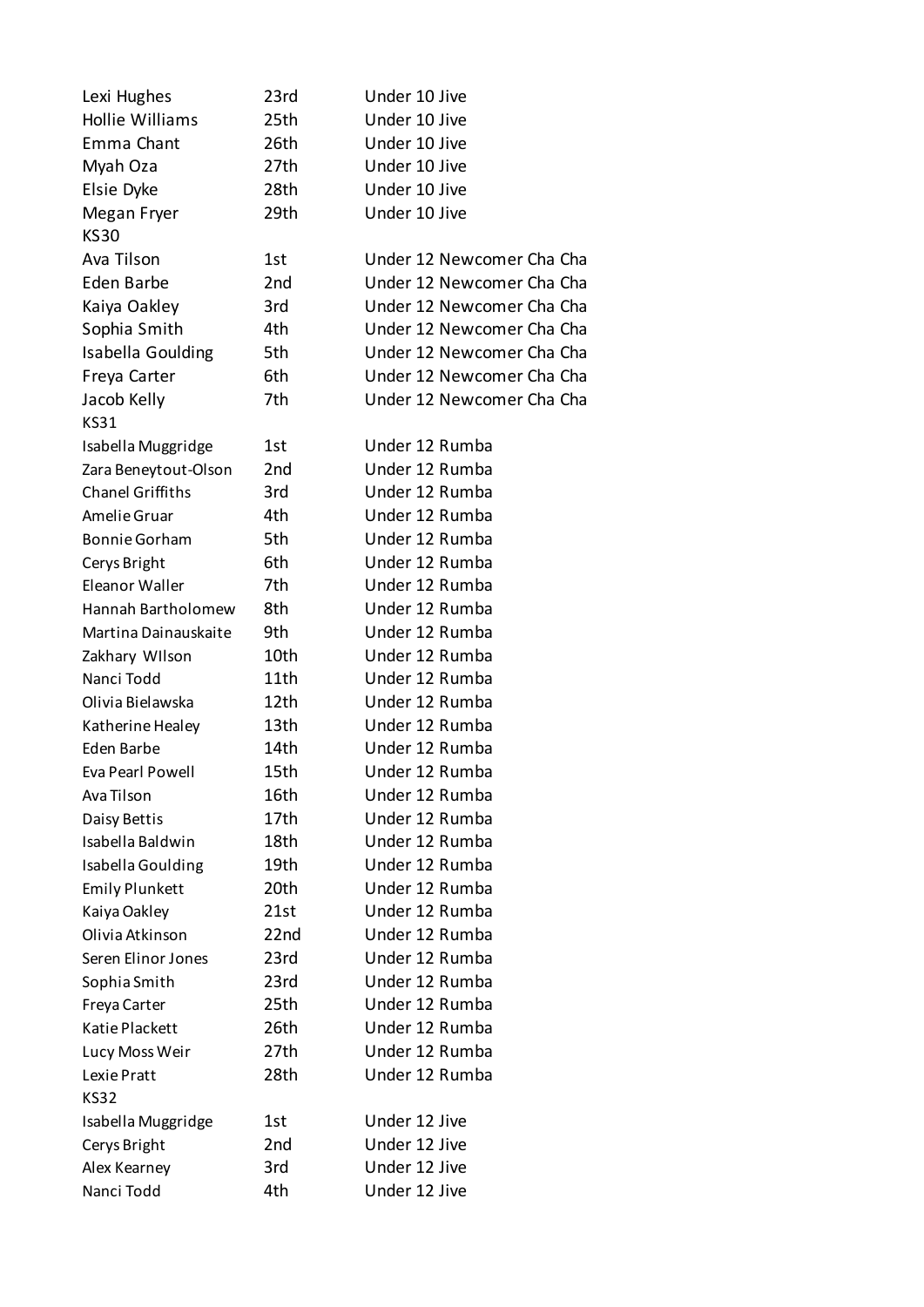| Zakhary Wilson            | 5th              | Under 12 Jive                 |
|---------------------------|------------------|-------------------------------|
| Lucy Moss Weir            | 6th              | Under 12 Jive                 |
| Eden Barbe                | 7th              | Under 12 Jive                 |
| Katherine Healey          | 8th              | Under 12 Jive                 |
| Martina Dainauskaite      | 9th              | Under 12 Jive                 |
| Olivia Bielawska          | 10th             | Under 12 Jive                 |
| Ava Tilson                | 11th             | Under 12 Jive                 |
| <b>Hannah Bartholomew</b> | 12th             | Under 12 Jive                 |
| Daisy Bettis              | 13th             | Under 12 Jive                 |
| <b>Emily Plunkett</b>     | 14th             | Under 12 Jive                 |
| Kaiya Oakley              | 15th             | Under 12 Jive                 |
| Lexie Pratt               | 16th             | Under 12 Jive                 |
| Isabella Baldwin          | 17th             | Under 12 Jive                 |
| Elizabeth Fairhurst       | 18th             | Under 12 Jive                 |
| Katie Plackett            | 19th             | Under 12 Jive                 |
| Eleanor Waller            | 20th             | Under 12 Jive                 |
| Olivia Atkinson           | 21st             | Under 12 Jive                 |
| Isabella Goulding         | 22 <sub>nd</sub> | Under 12 Jive                 |
| Freya Carter              | 23rd             | Under 12 Jive                 |
| <b>KS33</b>               |                  |                               |
| Eden Barbe                | 1st              | Uner 14 Restricted Cha Cha    |
| Lucy Moss Weir            | 2 <sub>nd</sub>  | Uner 14 Restricted Cha Cha    |
| Natalia De-Fazio          | 3rd              | Uner 14 Restricted Cha Cha    |
| Sophia Westmore           | 4th              | Uner 14 Restricted Cha Cha    |
| Hannah Vega               | 5th              | Uner 14 Restricted Cha Cha    |
| Olivia Bielawska          | 6th              | Uner 14 Restricted Cha Cha    |
| Alice Oneill              | 7th              | Uner 14 Restricted Cha Cha    |
| Daria Carpin              | 8th              | Uner 14 Restricted Cha Cha    |
| <b>Eden Gregory</b>       | 9th              | Uner 14 Restricted Cha Cha    |
| Maddie Pryor              | 10th             | Uner 14 Restricted Cha Cha    |
| Alfie Tilson              | 11th             | Uner 14 Restricted Cha Cha    |
| Samantha Roberts          | 12th             | Uner 14 Restricted Cha Cha    |
| KS34                      |                  |                               |
| Harriette Phillips        | 1st              | Under 14 Unrestricted Cha Cha |
| Juste Jureviciute         | 2nd              | Under 14 Unrestricted Cha Cha |
| Ayisha Raven Dominey      | 3rd              | Under 14 Unrestricted Cha Cha |
| Ellie Hall                | 4th              | Under 14 Unrestricted Cha Cha |
| Chaynee Parfitt           | 5th              | Under 14 Unrestricted Cha Cha |
| Natalia De-Fazio          | 6th              | Under 14 Unrestricted Cha Cha |
| <b>Willow Stubbs</b>      | 7th              | Under 14 Unrestricted Cha Cha |
| Molly Longson             | 8th              | Under 14 Unrestricted Cha Cha |
| Caleb Arslan              | 9th              | Under 14 Unrestricted Cha Cha |
| <b>Isabelle Davis</b>     | 10th             | Under 14 Unrestricted Cha Cha |
| Alice Oneill              | 11th             | Under 14 Unrestricted Cha Cha |
| <b>Isabel Lewis</b>       | 12th             | Under 14 Unrestricted Cha Cha |
| Isabella coomber          | 13th             | Under 14 Unrestricted Cha Cha |
| Rhiannon Butler           | 14th             | Under 14 Unrestricted Cha Cha |
| Imogen Taelman            | 15th             | Under 14 Unrestricted Cha Cha |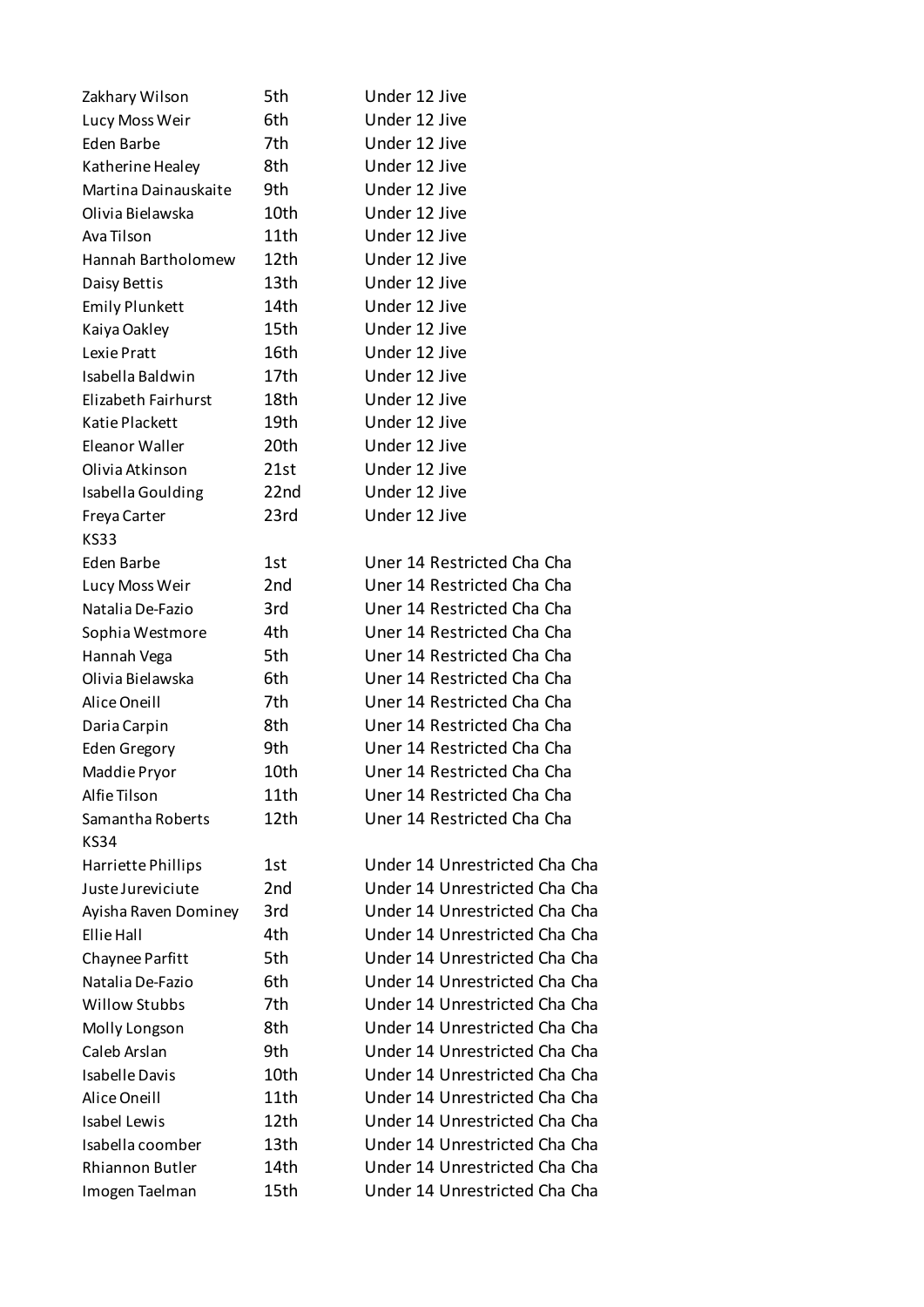| Maddie Pryor             | 16th            | Under 14 Unrestricted Cha Cha |
|--------------------------|-----------------|-------------------------------|
| Cara Craen               | 17th            | Under 14 Unrestricted Cha Cha |
| Jasmine Hennessy         | 18th            | Under 14 Unrestricted Cha Cha |
| <b>KS35</b>              |                 |                               |
| Maddie Pryor             | 1st             | Under 14 Restricted Jive      |
| Natalia De-Fazio         | 2 <sub>nd</sub> | Under 14 Restricted Jive      |
| Hannah Vega              | 3rd             | Under 14 Restricted Jive      |
| <b>Eden Gregory</b>      | 4th             | Under 14 Restricted Jive      |
| <b>Bobbie Swadling</b>   | 5th             | Under 14 Restricted Jive      |
| Daria Carpin             | 6th             | Under 14 Restricted Jive      |
| KS36                     |                 |                               |
| Harriette Phillips       | 1st             | Under 14 Unrestricted Jive    |
| Juste Jureviciute        | 2 <sub>nd</sub> | Under 14 Unrestricted Jive    |
| Ayisha Raven Dominey     | 3rd             | Under 14 Unrestricted Jive    |
| Ellie Hall               | 4th             | Under 14 Unrestricted Jive    |
| Alice Oneill             | 5th             | Under 14 Unrestricted Jive    |
| Caleb Arslan             | 6th             | Under 14 Unrestricted Jive    |
| Molly Longson            | 7th             | Under 14 Unrestricted Jive    |
| Chaynee Parfitt.         | 8th             | Under 14 Unrestricted Jive    |
| Imogen Taelman           | 9th             | Under 14 Unrestricted Jive    |
| Rhiannon Butler          | 10th            | Under 14 Unrestricted Jive    |
| Isabella coomber         | 11th            | Under 14 Unrestricted Jive    |
| Natalia De-Fazio         | 12th            | Under 14 Unrestricted Jive    |
| Maddie Pryor             | 13th            | Under 14 Unrestricted Jive    |
| <b>Isabelle Davis</b>    | 14th            | Under 14 Unrestricted Jive    |
| Jasmine Hennessy         | 15th            | Under 14 Unrestricted Jive    |
| <b>Isabel Lewis</b>      | 16th            | Under 14 Unrestricted Jive    |
| <b>KS37</b>              |                 |                               |
| Oliver Taelman           | 1st             | Under 16 Restricted Cha Cha   |
| Nicola Blowes            | 2 <sub>nd</sub> | Under 16 Restricted Cha Cha   |
| Daria Carpin             | 3rd             | Under 16 Restricted Cha Cha   |
| Alice Paumelle           | 4th             | Under 16 Restricted Cha Cha   |
| <b>Beth Frewin</b>       | 5th             | Under 16 Restricted Cha Cha   |
| Lois Johnson             | 6th             | Under 16 Restricted Cha Cha   |
| <b>Bailey Booth</b>      | 7th             | Under 16 Restricted Cha Cha   |
| Cerys Freemantle         | 8th             | Under 16 Restricted Cha Cha   |
| <b>KS38</b>              |                 |                               |
| Harriette Phillips       | 1st             | Under 16 Unrestricted Cha Cha |
| Jessica Rose Emmanou 2nd |                 | Under 16 Unrestricted Cha Cha |
|                          | 3rd             | Under 16 Unrestricted Cha Cha |
| Chaynee Parfitt          | 4th             | Under 16 Unrestricted Cha Cha |
| Seren Prydderch          |                 | Under 16 Unrestricted Cha Cha |
| Vittoria Kingham         | 5th             |                               |
| <b>Isabelle Davis</b>    | 6th             | Under 16 Unrestricted Cha Cha |
| <b>Scarlett Williams</b> | 7th             | Under 16 Unrestricted Cha Cha |
| Juste Jureviciute        | 8th             | Under 16 Unrestricted Cha Cha |
| Charlie Brown            | 9th             | Under 16 Unrestricted Cha Cha |
| Amelia Thorne            | 10th            | Under 16 Unrestricted Cha Cha |
| Isabella coomber         | 11th            | Under 16 Unrestricted Cha Cha |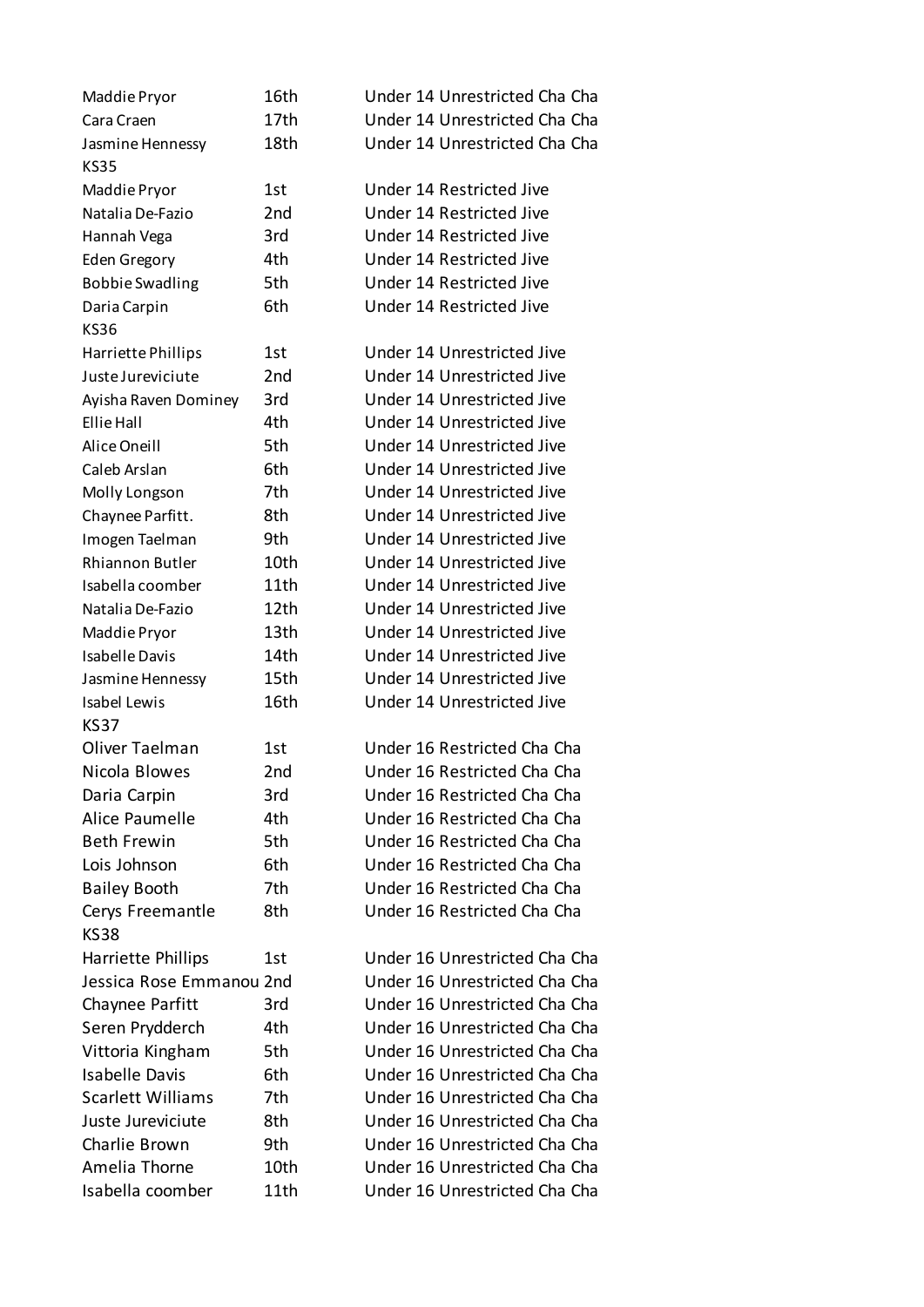| Molly Longson                   | 12th            | Under 16 Unrestricted Cha Cha |
|---------------------------------|-----------------|-------------------------------|
| Ayisha Raven Dominey            | 13th            | Under 16 Unrestricted Cha Cha |
| Olivia Collins                  | 14th            | Under 16 Unrestricted Cha Cha |
| <b>KS39</b>                     |                 |                               |
| <b>Alice Oneill</b>             | 1st             | Under 16 Restricted Rumba     |
| Hannah Vega                     | 2 <sub>nd</sub> | Under 16 Restricted Rumba     |
| Nicola Blowes                   | 3rd             | Under 16 Restricted Rumba     |
| Daria Carpin                    | 4th             | Under 16 Restricted Rumba     |
| Alice Paumelle                  | 5th             | Under 16 Restricted Rumba     |
| <b>Beth Frewin</b>              | 6th             | Under 16 Restricted Rumba     |
| Lois Johnson                    | 7th             | Under 16 Restricted Rumba     |
| <b>Scarlett Williams</b>        | 8th             | Under 16 Restricted Rumba     |
| Shannon Winship                 | 9th             | Under 16 Restricted Rumba     |
| <b>Bailey Booth</b>             | 10th            | Under 16 Restricted Rumba     |
| Cerys Freemantle<br><b>KS40</b> | 11th            | Under 16 Restricted Rumba     |
| Harriette Phillips              | 1st             | Under 16 Unrestricted Rumba   |
| Vittoria Kingham                | 2 <sub>nd</sub> | Under 16 Unrestricted Rumba   |
| Jessica Rose Emmanou 3rd        |                 | Under 16 Unrestricted Rumba   |
| Chaynee Parfitt                 | 4th             | Under 16 Unrestricted Rumba   |
| Seren Prydderch                 | 5th             | Under 16 Unrestricted Rumba   |
| <b>Isabelle Davis</b>           | 6th             | Under 16 Unrestricted Rumba   |
| Charlie Brown                   | 7th             | Under 16 Unrestricted Rumba   |
| Juste Jureviciute               | 8th             | Under 16 Unrestricted Rumba   |
| <b>Willow Stubbs</b>            | 9th             | Under 16 Unrestricted Rumba   |
| Jasmine Hennessy                | 10th            | Under 16 Unrestricted Rumba   |
| Isabella coomber                | 11th            | Under 16 Unrestricted Rumba   |
| Molly Longson                   | 12th            | Under 16 Unrestricted Rumba   |
| Amelia Thorne                   | 13th            | Under 16 Unrestricted Rumba   |
| Olivia Collins                  | 14th            | Under 16 Unrestricted Rumba   |
| <b>KS41</b>                     |                 |                               |
| Daria Carpin                    | 1st             | Under 16 Restricted Jive      |
| <b>Beth Frewin</b>              | 2nd             | Under 16 Restricted Jive      |
| Alice Paumelle                  | 3rd             | Under 16 Restricted Jive      |
| Lois Johnson                    | 4th             | Under 16 Restricted Jive      |
| Cerys Freemantle                | 5th             | Under 16 Restricted Jive      |
| <b>KS42</b>                     |                 |                               |
| Vittoria Kingham                | 1st             | Under 16 Unrestricted Jive    |
| Jessica Rose Emmanou 2nd        |                 | Under 16 Unrestricted Jive    |
| Harriette Phillips              | 3rd             | Under 16 Unrestricted Jive    |
| Chaynee Parfitt                 | 4th             | Under 16 Unrestricted Jive    |
| Oliver Taelman                  | 5th             | Under 16 Unrestricted Jive    |
| Caleb Arslan                    | 6th             | Under 16 Unrestricted Jive    |
| <b>Scarlett Williams</b>        | 7th             | Under 16 Unrestricted Jive    |
| <b>Isabelle Davis</b>           | 8th             | Under 16 Unrestricted Jive    |
| Charlie Brown                   | 9th             | Under 16 Unrestricted Jive    |
| Seren Prydderch                 | 10th            | Under 16 Unrestricted Jive    |
| Juste Jureviciute               | 11th            | Under 16 Unrestricted Jive    |
|                                 |                 |                               |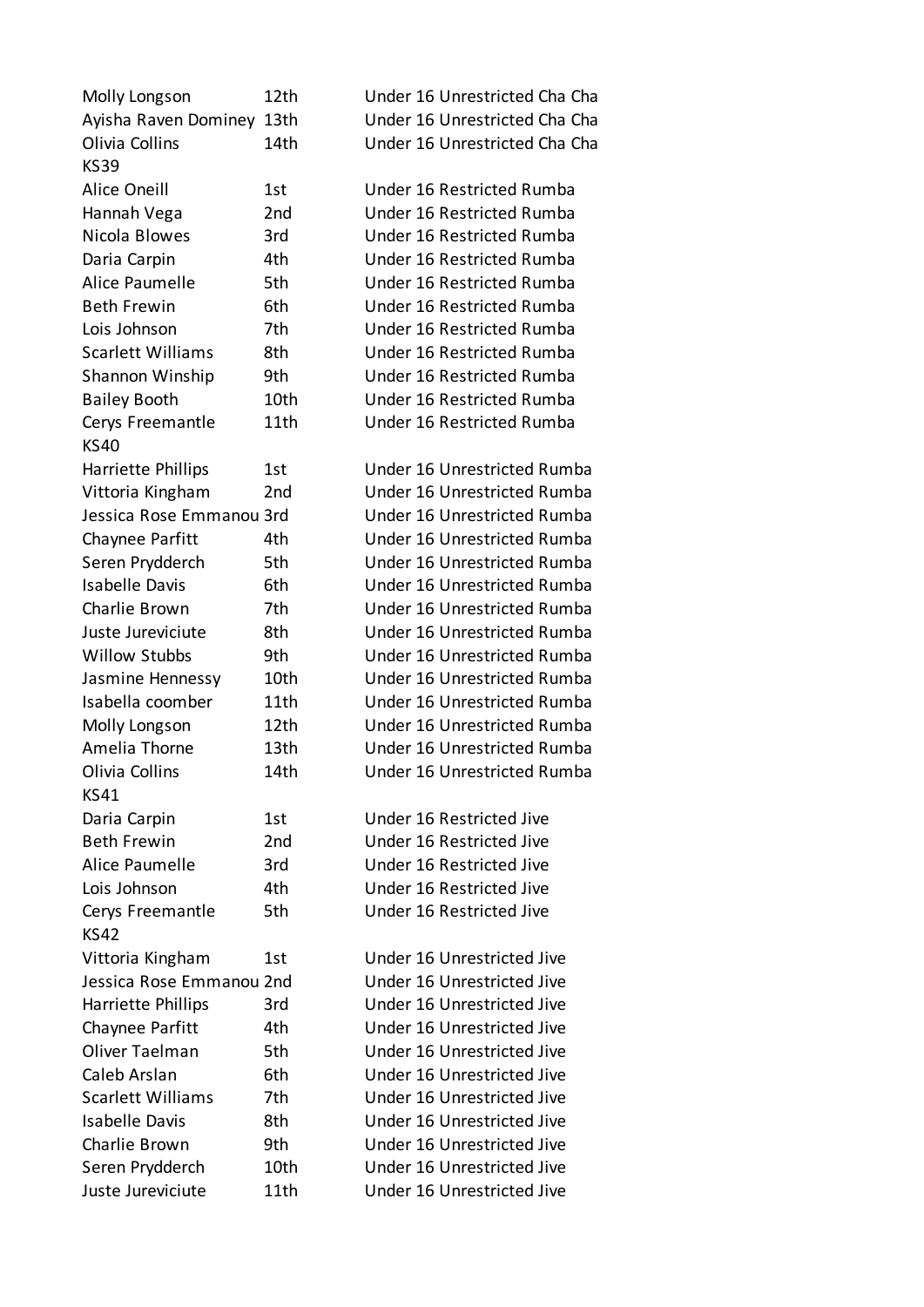| Isabella coomber          | 12 <sub>th</sub> | Under 16 Unrestricted Jive |
|---------------------------|------------------|----------------------------|
| Amelia Thorne             | 13th             | Under 16 Unrestricted Jive |
| Lois Johnson              | 14th             | Under 16 Unrestricted Jive |
| Ayisha Raven Dominey 15th |                  | Under 16 Unrestricted Jive |
| Olivia Collins            | 16th             | Under 16 Unrestricted Jive |
|                           |                  |                            |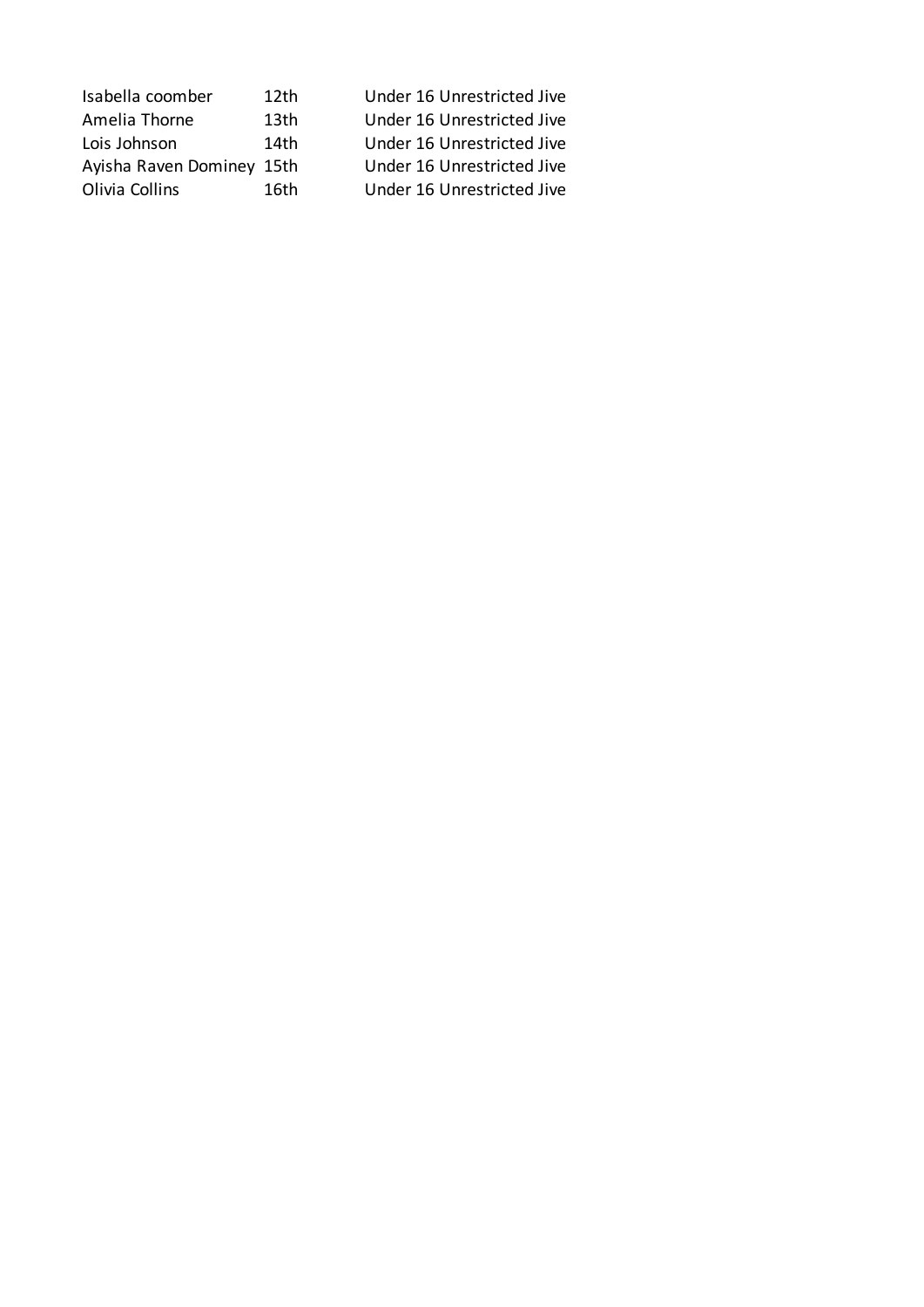1st 2nd 3rd 4th